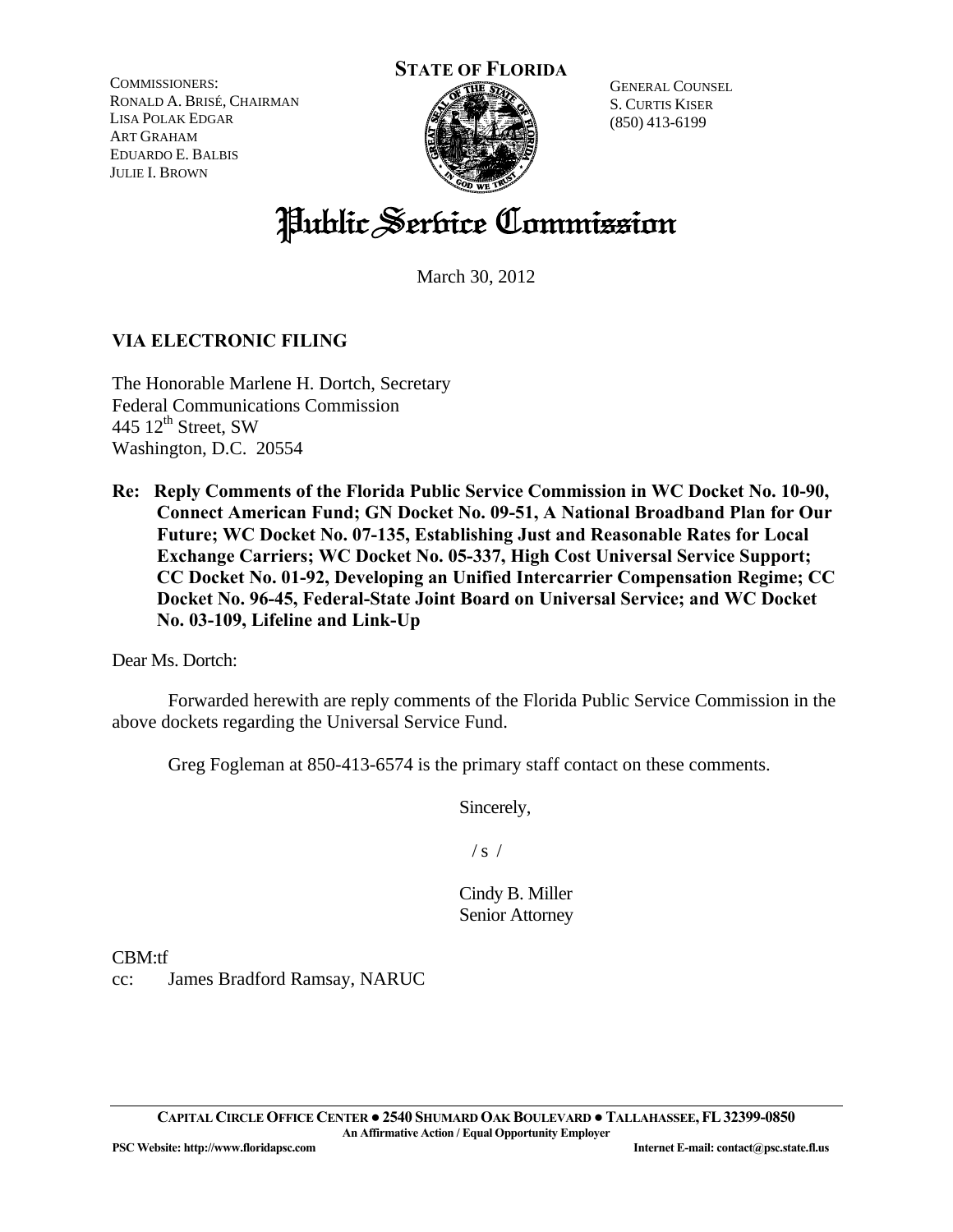#### **Before the Federal Communications Commission Washington, D.C. 20554**

| In the Matter of                                                             |                             |
|------------------------------------------------------------------------------|-----------------------------|
| Connect America Fund                                                         | WC Docket No. 10-90         |
| A National Broadband Plan for Our Future                                     | GN Docket No. 09-51         |
| Establishing Just and Reasonable Rates for<br><b>Local Exchange Carriers</b> | WC Docket No. 07-135        |
| <b>High-Cost Universal Service Support</b>                                   | <b>WC Docket No. 05-337</b> |
| Developing an Unified Intercarrier<br><b>Compensation Regime</b>             | CC Docket No. 01-92         |
| Federal-State Joint Board on Universal Service                               | CC Docket No. 96-45         |
| Lifeline and Link-Up                                                         | WC Docket No. 03-109        |

# **REPLY COMMENTS OF THE FLORIDA PUBLIC SERVICE COMMISSION**

# CHAIRMAN RONALD A. BRISÉ COMMISSIONER LISA POLAK EDGAR COMMISSIONER ART GRAHAM COMMISSIONER EDUARDO E. BALBIS COMMISSIONER JULIE I. BROWN

March 30, 2012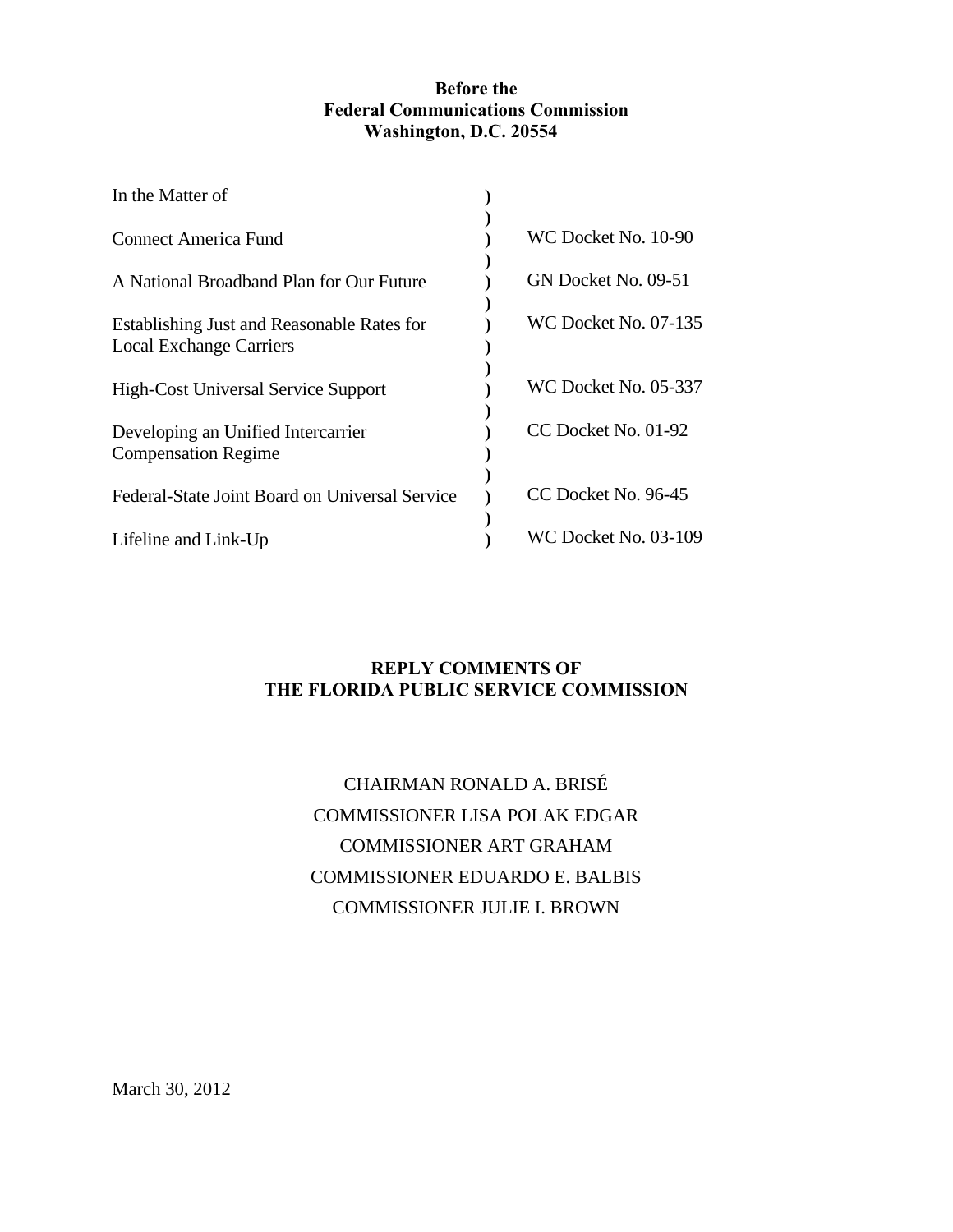The Florida Public Service Commission (FPSC) submits these reply comments in response to the Report and Order and Further Notice of Proposed Rulemaking (FNPRM) released by the Federal Communications Commission (FCC) on November 18,  $2011$ .<sup>1</sup> These comments address the issues relating to both the new access replacement charge (ARC) adopted in its Order as well as the pre-existing rules regarding subscriber line charges (SLCs). In particular, the FCC seeks comment on the appropriate level and regulatory approach to such charges, as carriers increasingly transition to broadband networks.

#### **REFORM OF END USER CHARGES**

A number of commenters addressed end-user charges. $2$  In its comments, Windstream argues that "the Commission should not place a lower cap on SLC if it and/or state commissions continue to regulate the price of voice service.<sup>3</sup> By comparison, AT&T asserts that "carriers use subscriber line charges to recover real network costs, and thus those charges will continue to be needed in the short term."<sup>4</sup> AT&T also states that "as ILECs become nonprice-regulated providers of all-IP services, 'SLCs' will become mere historical curiosities."<sup>5</sup>

1

<sup>&</sup>lt;sup>1</sup> FCC, Report and Order and Further Notice of Proposed Rulemaking, FCC 11-13, WC Docket Nos. 10-90, 07-135, 05-337, 03-109, GN Docket No. 09-51, CC Docket Nos. 01-92, 96-45, released: November 18, 2011.

<sup>&</sup>lt;sup>2</sup> Comments of T-Mobile USA, Inc., pp. 18-19; Regulatory Commission of Alaska, pp. 20-21; Moss Adams LLP, et al, pp. 16-17; The Independent Telephone & Telecommunications Alliance, pp. 6-7; Frontier Communications, pp. 9-11; FreeConferenceCall.com, p. 7; CenturyLink, pp. 28-36; Alaska Communications Systems Group, Inc., pp. 7-8; Ad Hoc Telecommunications Users Committee pp. 13-25; AT&T pp. 76-79; Massachusetts Department of Telecommunications and Cable, pp. 11-12; United States Telecom Association, pp. 6-7; National Cable & Telecommunications Association p. 9; CTIA-The Wireless Association, pp. 11-12; Alaska Rural Coalition, pp. 13- 15; Windstream Communications, Inc., pp. 5-7; The Nebraska Rural Independent Companies, pp. 13-19; National Exchange Carrier Association, Inc., et al; pp. 31-37; California Public Utilities Commission, pp. 11-12; Public Service Commission of Wisconsin, pp. 7-8; GVNW Consulting, Inc., p. 15; and The National Association of State Utility Consumer Advocates, et all, pp. 6-8.

<sup>&</sup>lt;sup>3</sup> Comments of Windstream Communications, Inc. filed February 24, 2012, p. 7.

<sup>4</sup> Comments of AT&T Inc., filed February 24, 2012, pp. 76-77.

<sup>5</sup> Ibid.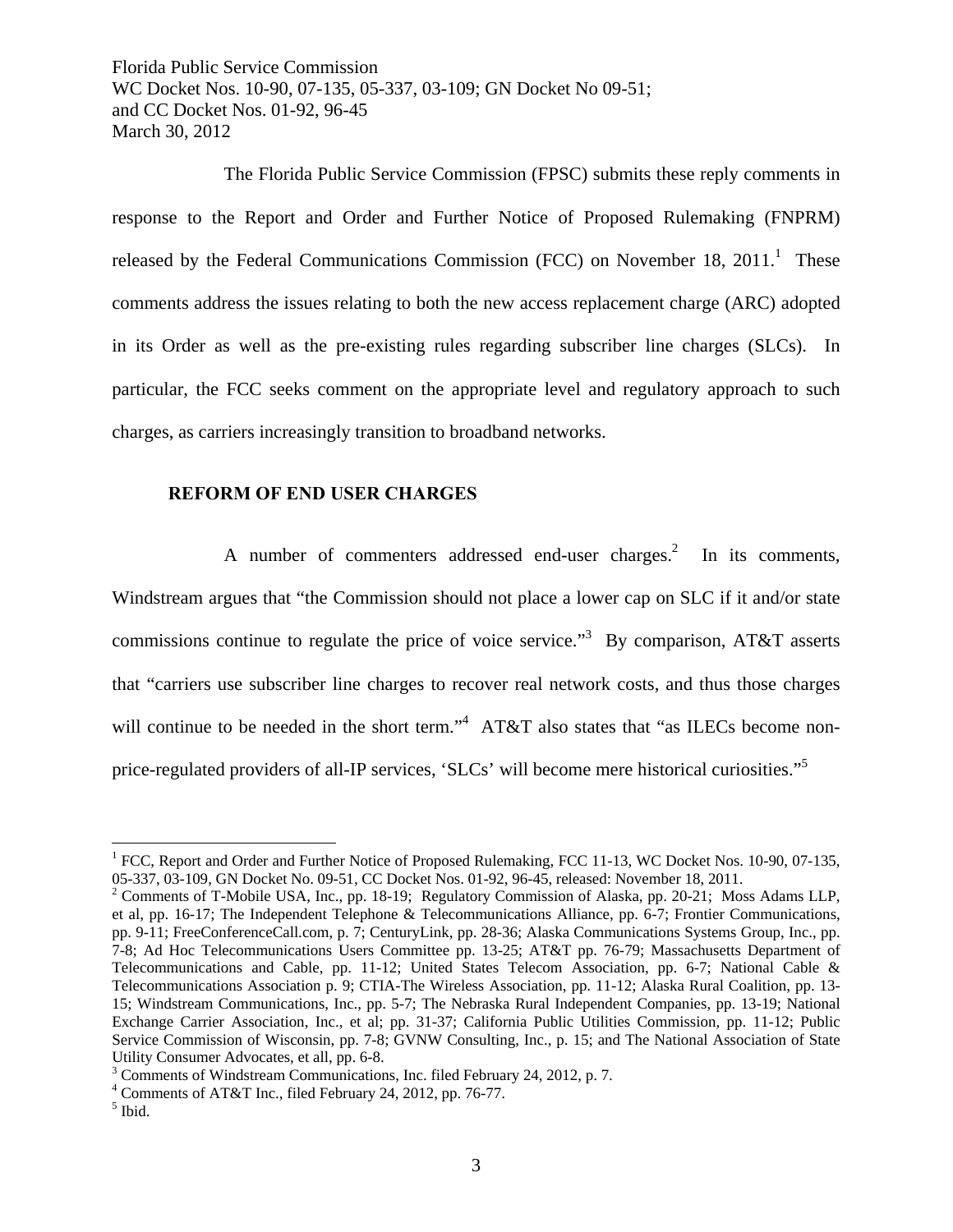The FPSC questions the need for either the ARC or the SLC in states like Florida where incumbent LECs are no longer subject to either price cap or rate-of-return regulation. In these markets, carriers can adjust their rates, constrained only by the market, to recover their investments including revenues collected through the SLC and ARC. We do not believe that it is necessary to wait until the transition to an all IP network for the elimination of such line items. We urge the FCC to work with states to eliminate the SLC and forgo implementation of the ARC in markets where they are not necessary. States could accomplish this by certifying to the FCC that retail rates have been deregulated within their state.

 The FPSC agrees with the comments of the National Association of State Utility Consumer Advocates that any revenue recovery mechanism that is considered must be based on an updated separation/allocations policy and consider all of a carrier's revenue in determining when recovery of lost intercarrier compensation revenues is needed. This is consistent with prior comments made by the FPSC asserting the FCC consider all revenues prior to providing highcost support.<sup>6</sup> The Federal-State Separations Joint Board should be consulted regarding the updated jurisdictional separations policy. The current extended freeze does not reflect the current market characteristics and is in need of reform.

 Should the FCC decide to move forward with ARC recovery, it should only be authorized where an incumbent LEC has lost intrastate access revenues, as recommended by the Massachusetts Department of Telecommunications and Cable (DTC). We also agree with the Massachusetts DTC that the FCC should establish a defined sunset date when the ARC would be

 $\overline{a}$ 

<sup>&</sup>lt;sup>6</sup> Comments of the Florida Public Service Commission, filed April 14, 2011, pp. 11-12.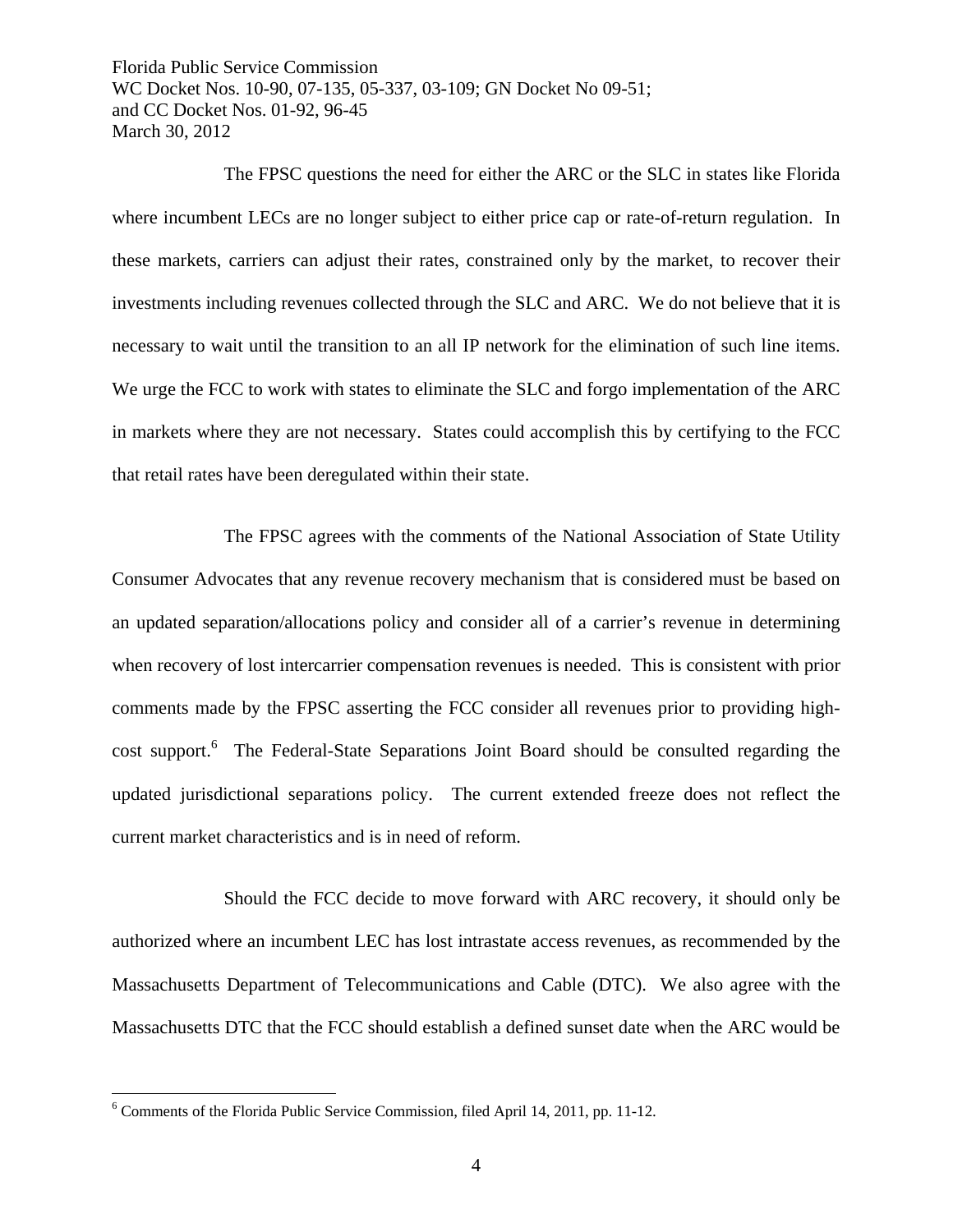eliminated from consumers' bills. We recognize that the ARCs will be phased down under the term of the Orders, and we believe a clear sunset date would provide certainty to the market.

#### **ADVERTISED PRICE OF SERVICE**

 As described in the Order, the FCC expects incumbent LECs to include the new ARC charges as part of the SLC charge for billing purposes. However, SLC charges frequently are not included in the advertised price for incumbent LECs' services. The FPSC agrees with those commenters that urge the FCC to require that carriers include SLC charges (including  $ARCs$ ) in their advertised price for services.<sup>7</sup> This requirement will address consumer confusion involving the actual service price and promote competition by making it easier for consumers to compare prices of different service providers. It is also consistent with the Florida market of unregulated prices for retail services. $8$  It is time to abandon labels such as the SLC and ARC in states where carriers set rates , in order to better meet the free market goals of accurate pricing information for consumers.

#### **CONCLUSION**

 $\overline{a}$ 

 The FPSC hopes to work with the FCC to eliminate unnecessary charges in Florida, where carriers set their rates, constrained only by the market, to recover their costs. In the alternative, the ARC should be limited to carriers that have had an intrastate access revenue loss. The FCC should establish a sunset date for this form of recovery. The FPSC recommends

<sup>&</sup>lt;sup>7</sup> Comments of the Massachusetts Department of Telecommunications and Cable, filed February 24, 2012, p. 12; Comments of the California Public Utilities Commission, filed February 24, 2012, pp. 11-12; and Comments of the Public Service Commission of Wisconsin, filed February 24, 2012, p. 8.

 $8$  HB 1231, the Regulatory Reform Act, was signed by Governor Scott on May 5, 2011, and became effective July 1, 2011. The bill eliminated retail regulation of local exchange telecommunications services by the FPSC, including the elimination of rate caps on all retail telecommunications services.